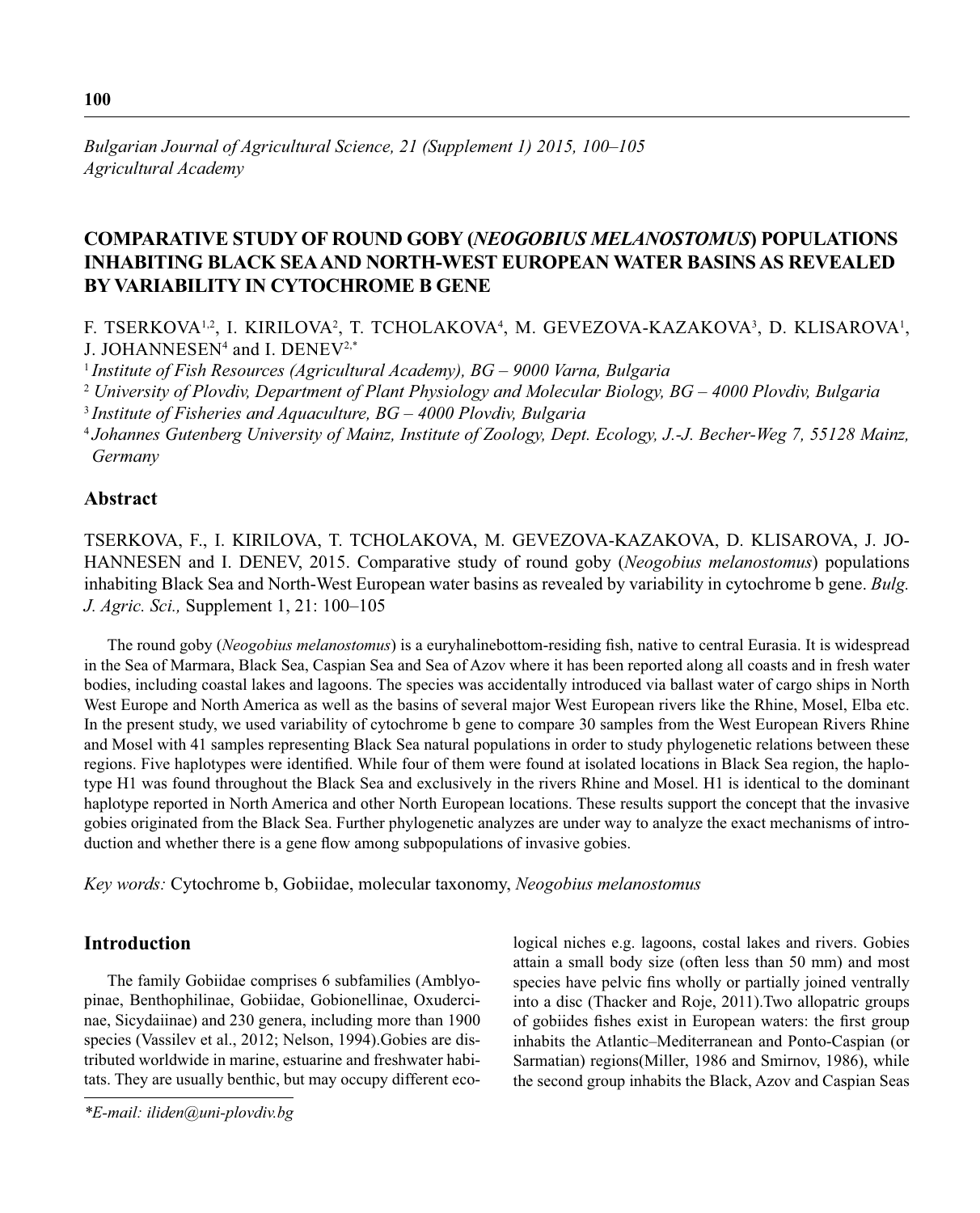(Simonovic, 1999).Most of the introduced (invasive) species in freshwater bodies of Western/Central Europe and North America originate from the Ponto-Caspian region.

Two different introduction mechanisms of Ponto-Caspian species have been described: "corridor expansion" via natural European rivers and/or human–made canals and "jump dispersal" via ballast water from international shipping (Mills et al., 1993; Grigorovich et al., 2002; Stepien et al., 2005 and Neilson and Stepien, 2011).

Upon corridor expansion via rivers and canals the genetic structure of the new population usually resembles that of nearby "source" population (isolation by distance), or is a mixture of those that the "corridor" links. Moreover, other associated biota (e.g. parasites, prey) typically move with the "invader" through the corridor, upon jump dispersal a founder effect coupled with geographic isolation of the new, small propagule from its origin may result in strong genetic drift. Given benign environmental conditions, the new population may rapidly multiply because of lack of natural enemies in the new habitat.

*Neogobius (Apollonia) melanostomus* (Neogobiinae: Gobiidae: Teleostei) is bottom-dwelling, euryhaline, very adaptable and invasive species. In the sea it inhabits coastal zones with few stones, shells and sand bottom, at depths up to 20 m (50–60 m in winter). It also lives in lower and middle river streams as well as in coastal lakes, where it successfully survives and breeds. The species can tolerate temperatures from  $-1$ °C to  $+30$ °C and a salinity range between 0 and 40.5‰ (Vassilev et al., 2012). Although it's original habitats are the Black, Azov, and Caspian Seas the round goby has colonized the great rivers of the Ponto-Caspian region and Eastern Europe by corridor expansion.

It was also accidentally introduced by ballast water of cargo ships in North West Europe and North American. In North America, rapidly expanding populations were reported in the Great Lakes and the St. Clair River. In Northern Europe, the invasion started from the Gulf of Gdańsk and recently it is invading different parts of the Baltic Sea, North-Sea basin and basins of several major West European rivers (Rhine, Elba etc). Being free of native predators and parasites, the round goby has out-competed native species for food, shelter and nesting sites, substantially reducing their numbers (Stepien et al., 2005; Stepien and Tumeo, 2006; Brown and Stepien, 2008, 2009 and Neilson and Stepien, 2011). The new, invasive populations have remained relatively predator– and parasitefreefor20 years (Kvach and Stepien, 2008).

Mitochondrial DNA is present in most cells in high copy number and is relatively easy, rapid, and inexpensive to sequence. If a rapidly evolving locus is chosen, researchers can analyze the frequency of haplotypes and to draw conclusions about the genetic structure of studied species. The genealogy of mtDNA haplotypes, rooted with a closely related taxon, additionally reveals the phylogenetic ancestry of each haplotype. The combination of haplotype frequency distributions and their phylogentic ancestry can be used to assess whether the genetic structure of the population is viscous or characterized by substantial gene flow (Avise et al., 1987 and Zink and Barrowclough 2008).

The cytochrome *b* (Cyt *b*) gene has been used in numerous studies of phylogenetic relationships within species and it is a gene about which a lot of sequence information from different species is available (Irwin et al., 1991; Meyer, 1994; Johns and Avise, 1998; Stepien and Brown, 2008, 2009). The results obtained by different phylogenetic studies, in which this gene has been used, led to the proposition of new classification schemes that better reflected the phylogenetic relationships among the species studied (Arnason et al., 1995; Lara et al., 1996; LeDuc et al., 1999 and Matthee and Robinson, 1999). The sequence variability of *Cytb*  makes it useful for the comparison of closely related species and the populations within species.

The aim of this work was to use variability of *Cyt b* sequences to study phylogenetic relations between populations *Neogobius melanostomus* inhabiting Black Sea and North-West European water basins.

# **Materials and Methods**

## *Samples studied*

Ninety-one round goby samples collected from South and North Bulgarian, the Turkish Black Sea coast and from invasive populations of West European freshwater rivers Rhine and Mosel, Germany, were studied (Table 1). The fish were caught during spring and summer of 2014. Caudal fins of round goby samples were taken and placed directly in 95% ethanol and stored in refrigerator in labeled vials (4°C) until DNA extraction. Before extraction, samples were washed for 24 h in  $ddH<sub>2</sub>O$  to remove the ethanol.

#### *DNA isolation*

One genomic DNA was isolated from different samples by caudal fins by DNeasy Blood and Tissue kit (Cat  $\mathbb{N}_2$ 69504) applying the standard protocol. The amount of the isolated DNA was determined by its absorbance at 260 nm and the quality by electrophoresis in 0.8% agarose gel.

### *Primers*

All nucleotide sequences of Cyt B annotated in the National Center for Biotechnology Information (NCBI; http://www.ncbi.nlm.nih.gov) for the genus Neogobius were used to design primes suitable for studying repre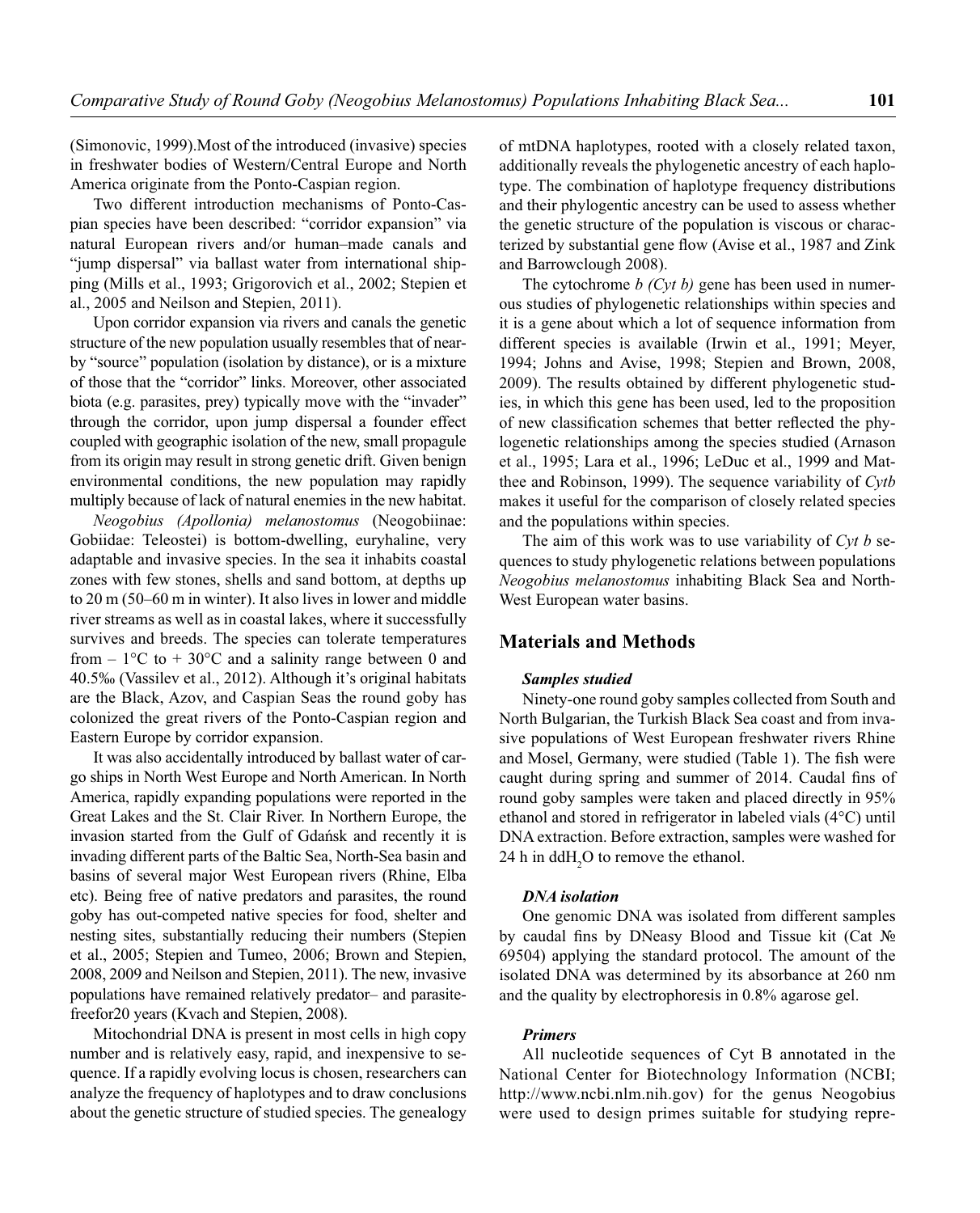sentative of this genus. The following GenBank Accession were used:*EU 331156 to EU 331236, EU 564119 to EU 564125, AY 884582 to AY 884583, HQ 452491 to HQ 452492, KC 800809, KC 814168 to 814174, KC 886276 to KC 886278 and NMU 53673 to NMU 53677*.

The multiple alignments of sequences were performed using Vector NTI 10.1 software (http://www.lifetechnologies.com/ bg/en/home/life-science/cloning/vector-nti-software.html). The consensus sequence was used for design of set of two forward (Fw) and reverse (Rev) primers by Primer 3 plus software: http://www.bioinformatics.nl/cgi-bin/primer3plus/primer3plus.cgi/ NeogobiFw 1 5' - TACRAAAAACRCACCCACTGC -3' NeogobiFw 2 5' – GCAAAYCAYGCACTRGTAGACC -3' Neogobi Rev 1 5' – GKAGRATGGCGTAWGCAAAT -3' Neogobi Rev 2 5' – AGAAGTAYCAYTCRGGYTTRATGTGG-3'

The primers were provided by "Metabion International AG", Martinsried, Germany. The primers were dissolved in DNasefree water to 100 mmol. $L^{-1}$  stocks. The external set of  $Fw1$ / Rev1primers were used for isolation of Cyt b fragment by PCR amplification of the flanked region, while the internal set  $Fw2$ Rev2 was used to bi-directional for sequencing of the products.

## *PCR reaction conditions*

Approximately 250 ng DNA template was taken from each sample and mixed in 200 μL PCR tube with 1 μL of each primer (10 mmol.L<sup>-1</sup> concentration), 25 μL PCR master mix (Fermentas, Cat N K0171) and 21 μLDNase – free water (supplied with the master mix kit). PCR amplification was carriedout in a TC-512 THERMAL CYCLER (Techne) using the following program: initial DNA melting at 94°C – 5 min; next 35 cycles of  $94^{\circ}$ C – 45 s;  $58^{\circ}$ C – 45 s;  $72^{\circ}$ C – 2 min 30 s and final extension at 72°C for 1 min.

#### *Purifi cation of the PCR products*

Initially PCR products were separated by agarose gel electrophoresis. For this purpose each sample was mixed with 5 mL of loading dye (Fermentas, Cat № R0611), loaded onto 1% agarose gel containing 0.5 mg/mL ethidium bromide (final concentration) covered with  $0.5$  X TBE buffer and separated by applying 7 volts per cm electrical currency. The size of the products was determined with 1 kB DNA ladder (Fermentas Gene Ruler Cat № SM0311). The PCR products were visualized by UV light and documented with BIO-VISION+3026.WL system (Vilber Lourmat).

#### *PCR product isolation and sequencing*

The PCR amplification products of interest were sliced out of the gels by clear surgical blades and isolated from the agarose with the QIAquick Gel extraction kit (Qiagen, Cat № 28704) according to the original protocol. Purified PCR products were sent for sequencing with the internal set Fw2/ Rev2 primers to GATC – Biotech AG, Cologne, Germany.

#### *Data Analysis*

The online blas (Altschul et al., 1997) analyses were used initially to confirm that the isolated sequences belong to *cytb.* Phylogenetic and molecular evolutionary analyses were conducted using MEGA 6 software (Tamura et al., 2013). The number of haplotypes, haplotype diversity and nucleotide diversity were calculated using DNA SP 5.10.01 software (Librado and Rozas, 2009). The same program was used to construct haplotype parsimony network.

# **Results and Discussion**

The mitochondrial DNA is a small fraction of the total DNA isolated. Therefore initially we tested several different PCR conditions in order to achieve optimal amplification. We varied the amounts of DNA template from 50 to 400 ng and found optimal product amplification when 250 ng of total DNA was used. In addition the suitability of the primers was tested using annealing temperatures from 53°C to 65°C. The optimal amplification was achieved with annealing temperature 58°C. The amplified PCR products were with the expected size – about 850 bp (Figure 1). They were isolated from the gel and sent for direct sequencing as described in materials and methods.

When the sequences were received from GATC Biothech AG, first an online blastn algorithm was used to com-



Fig. 1. The *cyt b* products amplified by primers Fw1 and **Rev1, separated on 1% agarose gel containing 0.5 mg/ mL ethidium bromide and visualized by UV light. The PCR products size was determined using 1 Kb FermentasGeneRuler (Cat. № SM0311)**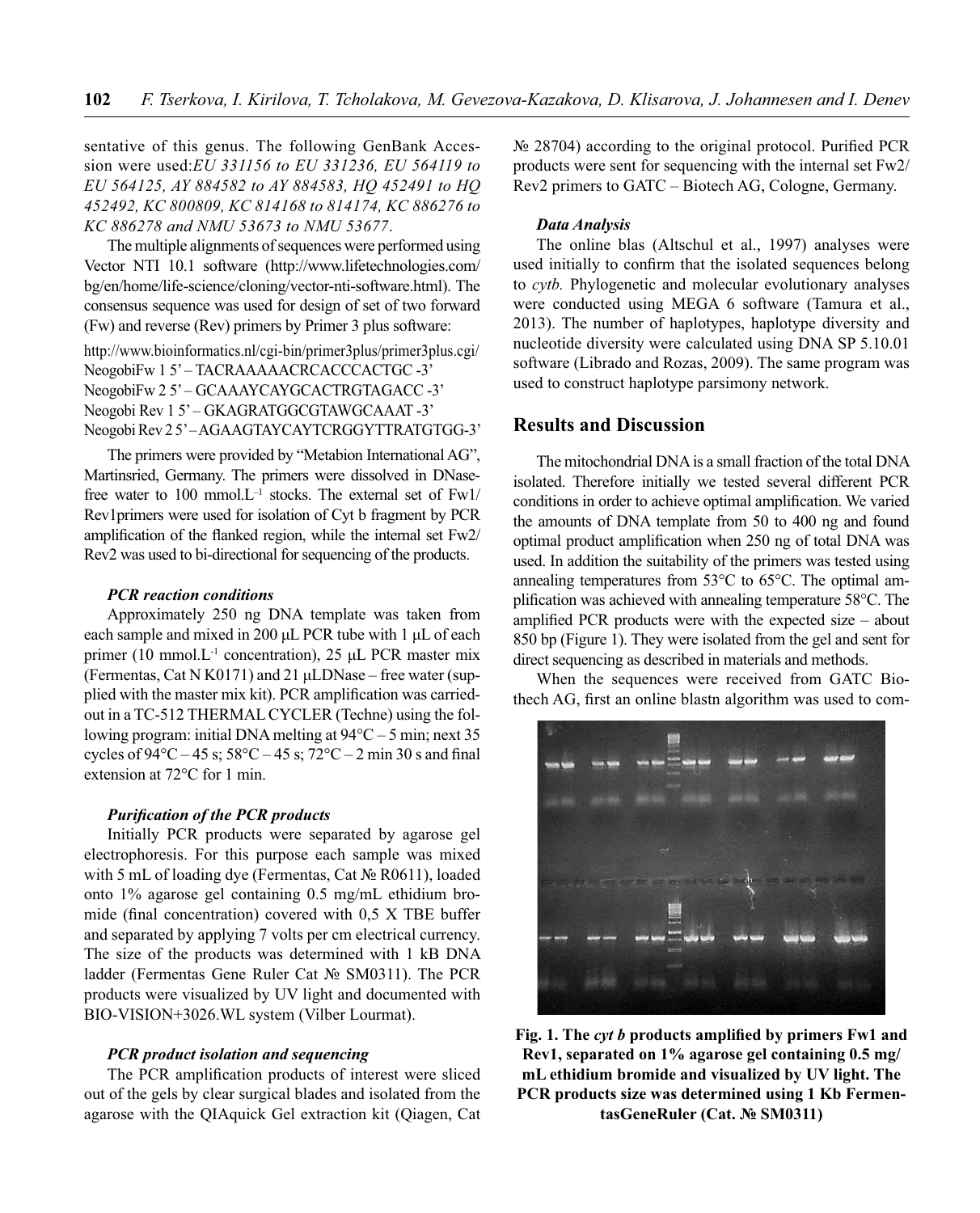### **Table 1**

## **Samples locations and frequencies of haplotype variation in the cytochrome b gene in the round goby (***N. melanostomus***)**

| Species                      | Body of water | Location             | Latitude          | Longitude        | $N_2$ of fish<br>samples $(71)$ | Haplotype $(s)$ and relative<br>frequencies, %              |
|------------------------------|---------------|----------------------|-------------------|------------------|---------------------------------|-------------------------------------------------------------|
| N. (A.)<br>melanostomus      | w. Black Sea  | Bulgaria, Burgas     | $42^{\circ}33'N$  | 27°30'E          | 2                               | H <sub>1</sub> (50%)<br>H <sub>4</sub> (50%)                |
| (Pallas, 1814)<br>Round goby |               | Bulgaria, Varna      | $43^{\circ}12'$ N | $27^{\circ}56'E$ | 3                               | $H_1(67%)$<br>H <sub>3</sub> (33%)                          |
|                              |               | Bulgaria, Varna lake | $43^{\circ}11'$ N | $27^{\circ}48'E$ | 4                               | H <sub>1</sub> (100%)                                       |
|                              |               | Bulgaria, Krapets    | 43°37'N           | 28°34'E          | 3                               | $H_1(67%)$<br>H <sub>4</sub> (33%)                          |
|                              |               | Bulgaria, Shabla     | 43°32'N           | 28°36'E          | 2                               | $H_1(100\%)$                                                |
|                              |               | Bulgaria, Durankulak | $43^{\circ}41'$ N | 28°34'E          | 7                               | $H_1(70\%)$<br>H <sub>2</sub> (15%)<br>H <sub>s</sub> (15%) |
|                              |               | Bulgaria, Ahtopl     | $42^{\circ}05'$ N | $27^{\circ}56'E$ | 10                              | $H_1(100\%)$                                                |
|                              | s. Black Sea  | Turkey, Fatsa        | $41^{\circ}02'N$  | 37°29′E          | 6                               | $H_1(100\%)$                                                |
|                              |               | Turkey, Trabzon      | $40^{\circ}58'$ N | 39°50'E          | 4                               | $H_1(100\%)$                                                |
|                              | River Rhine   | Germany              | 50.04N            | 7.5E             | 20                              | $H_1(100\%)$                                                |
|                              | River, Mosel  | Germany, Perl        | 49.47N            | 6.42E            | 10                              | H <sub>1</sub> (100%)                                       |

## **Table 2**

# **Nucleotide substitutions and their relative position in different haplotypes of the round goby** *cyt b* **gene**

| Haplotype No.                                             | Relative position in the sequence* |         |           |         |         |     |
|-----------------------------------------------------------|------------------------------------|---------|-----------|---------|---------|-----|
|                                                           |                                    | 12      | 13        | 14      | 84      | 111 |
|                                                           |                                    |         |           |         |         |     |
|                                                           |                                    |         | C         |         | G       | G   |
| $\begin{array}{c} \rm{Hap\_1} \\ \rm{Hap\_2} \end{array}$ |                                    | $\cdot$ |           |         | A       |     |
| $\mbox{Hap}\_3$                                           |                                    |         |           |         |         |     |
| ${\rm Hap}\_4$                                            | $\cdot$                            | $\cdot$ | $\bullet$ | $\cdot$ | $\cdot$ |     |
| Hap_5                                                     |                                    |         |           |         |         |     |

\* – Numbers indicate relative positions there substitutions occur; letters – type of substitution; (.) – identical bases.

pare the isolated by us sequences with those annotated in NCBI database. The results demonstrated high similarity between the annotated *Cyt b* sequences (E value 3e-110) for *Neogobius(A.) melanostomus*.

Next we analyzed variability in the *Cyt b* sequences of our 71 individual samples comparing them with *Cyt b* haplotypes of *N.(A.) melanostomus* annotated in NCBI (Accessions EU 331156 – 331236, EU 564119 – 564125, AY 884582 – 884583, HQ 452491 – 452492, KC 800809, KC 814168 -814174, KC 886276 – 886278 and NMU 53673 – 53677). In order to prevent appearance of false SNPs we limited length of analyzed sequences to 352 bp. That enables us to identify with high probability 5 haplotypes (Table 1).

*Cyt b* haplotypes differ by six single base substitutions – 5 transitions and 1 transversion (Table 2). Numbers of haplotypes per location ranged from 1 to 3, while haplotype diversity ranged from 0.0 to 0.0098 at the different locations.

Maximum Likelihood algorithm was used to estimate the

Transition/Transversion Bias (R). It was 1.61. Substitution pattern and rates were estimated under the Kimura (1980) 2-parameters model. The nucleotide frequencies were  $A =$ 25.00%, T/U = 25.00%, C = 25.00%, and G = 25.00%.

Transition and transversion substitution rates are presented in Table 3.

# **Table 3**

**Rates of different transitional and transversion substitutions. Each entry is the probability of substitution (r) from one base (row) to another base (column). Substitution pattern and rates were estimated under the Tamura-Nei (1993) model**

| From\To |         | T/I    |         |         |
|---------|---------|--------|---------|---------|
| l A     |         | 5.7254 | 7.2514  | 17.1294 |
| T/U     | 3.6387  |        | 12.3473 | 2.8546  |
| l C     | 3.6387  | 9.7489 |         | 2.8546  |
| G       | 21.8340 | 5.7254 | 7.2514  |         |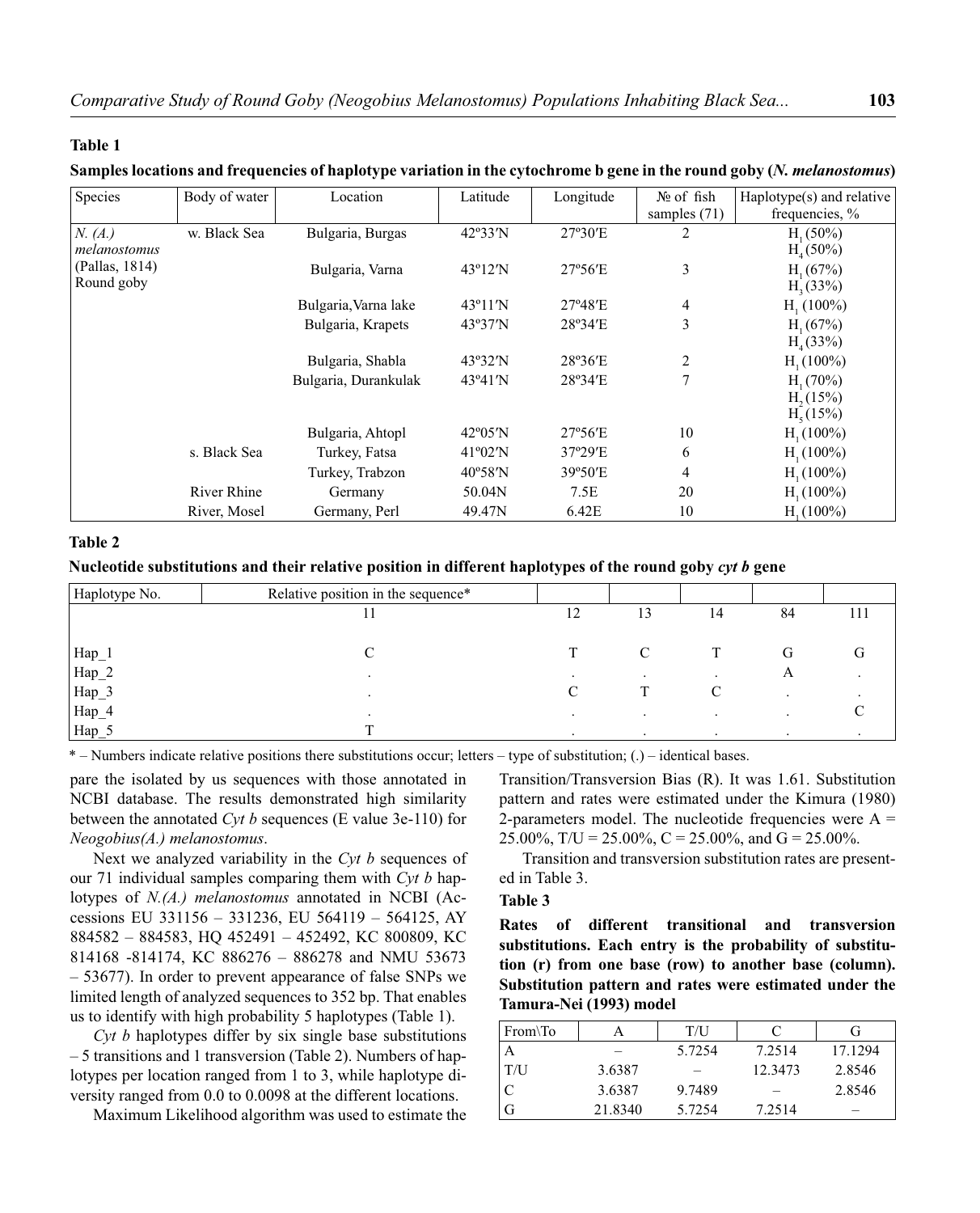

**Fig. 2. Phylogenic tree build by experimental and annotated in NCBI sequences of cyt B gene. Neighbor joining algorithm was applied to build the tree, applying general time reversal model and uniform rate of substitution. Phylogeny Test – Bootstrap method by 500 replications**

Each entry is the probability of substitution (r) from one base (row) to another base (column). Substitution patterns and rates were estimated under the Tamura-Nei (1993) model. The nucleotide frequencies are 18.69% for Adenine, 29.41% for Thymine (/U), 37.24% for Cytosine and 14.66% for Guanine. The maximum Log likelihood for this computation was –268.561.

Phylogenic relations between studied samples as well as those annotated in NCBI database were analyzed by MEGA6 (Tamura et al., 2013) and are presented on Figure 2.

The grouping of the samples on Figure 2 as well as their distribution by locations clearly demonstrated that H1 is the most widely spread haplotype in all studied Black Sea locations. It is the only one found in samples from rivers Rhine and Mosel. This haplotype is identical with the main haplotype reported in all big European rivers flowing into the Black Sea and annotated in NCBI by other (Stepien and Brown, 2008, 2009). This finding suggests that nonindigenous round gobies in Rhine and Mosel populated these rivers not only by accidental ballast waters (jump dispersal mechanism) but also by corridor expansion from the river Danube by canals, which connect it with other major European rivers. More investigations with additional genetic markers, including both mitochondrial, i.e. maternally inherited, and nuclear, i.e. bilaterally inherited, are needed to clarify which mechanism of invasion prevails and if the invasive subpopulations are connect by ongoing gene flow or evolve independently.

Four other haplotypes indigenous for Bulgarian Black Sea coast were identified that correspond to geographical features, notably basins and tributaries.In the region Durankulak, we found the local haplotypes H2 and H5 (Table 1). Two other haplotypes were found in Varna bay (H3) and H4 near Burgas and Krapets. Additional research is needed to further explore the fine-scale distribution patterns of local and invasive representatives of round goby.

### *Acknowledgments*

This study was performed with the help of PROJECT BG-051PO001-3.3.05-0001 "Science and Business". The project is implemented with the financial support of Operational Programme "Human Resources Development" financed by the European Social Fund of the European Union. We express our gratitude to Assist. Professor Dr. Yilmaz CIFTCI from Ordu University, Department of Fisheries Technologies Engineering, Faculty of Marine Sciences (FMS), Fatsa, Ordu, Turkey for providing us with goby samples from Turkish Black Sea coast.